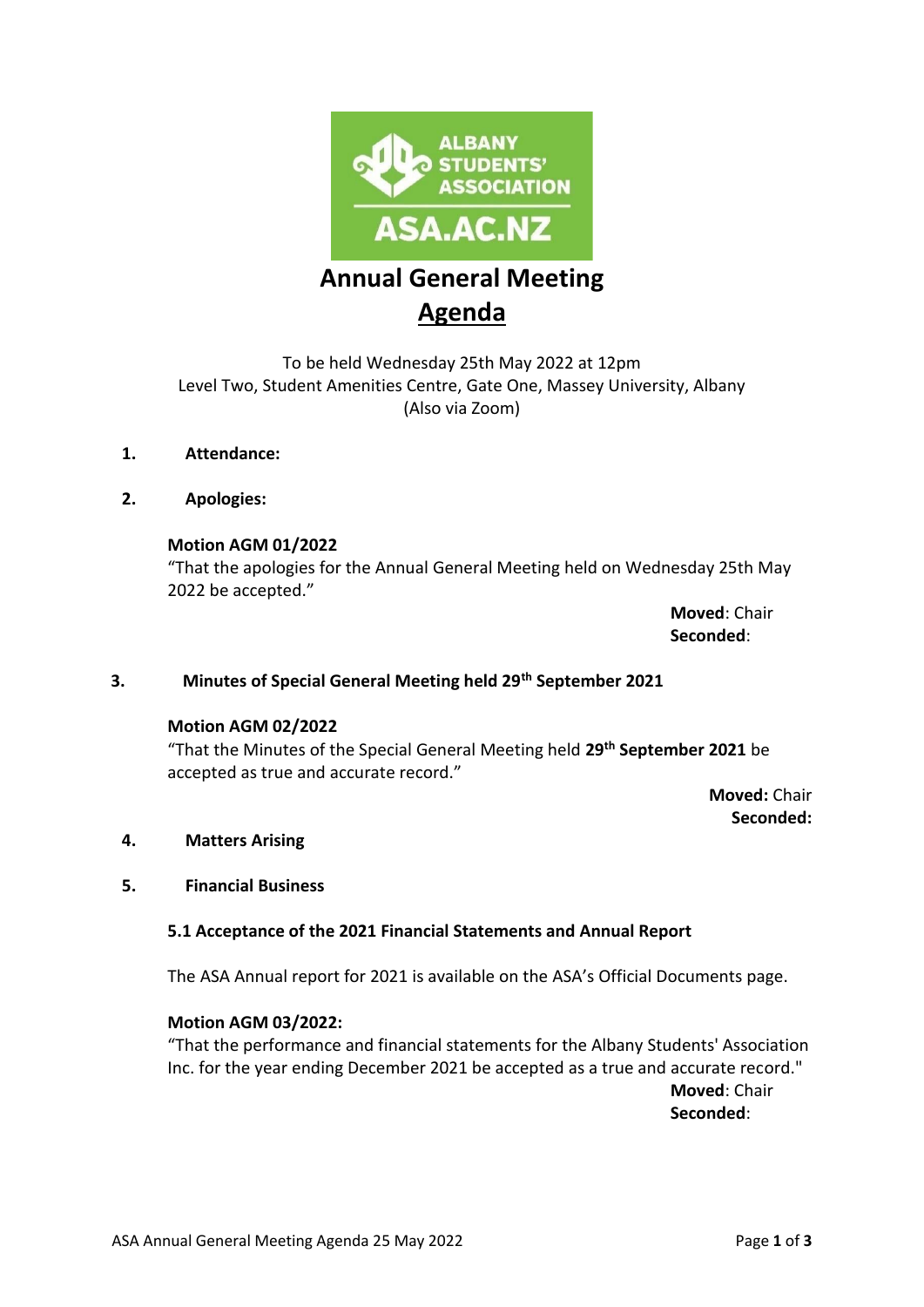## **5.2 Ratification of updated 2022 budget**

#### **Motion AGM 04/2022:**

"That the updated budget for Albany Students' Association for 2022 be accepted." **Moved:** Chair **Seconded:** 

#### **5.3 Appointment of Auditor for 2022**

#### **Motion AGM 05/2022**

"THAT William Buck Ltd is ratified as the auditors of the Albany Students' Association Inc. 2022 financial statements."

> **Moved:** Chair **Seconded:**

## **6. Legal Matters**

#### **Motion AGM 06/2022:**

"THAT Codymo Lawyers be ratified as the legal advisors of the Albany Students' Association Inc. for 2022"

> **Moved**: Chair **Seconded**:

#### 7. **Honoraria Increase**

## **Motion AGM 07/2022:**

"That to provide parity of honoraria for ASA Executive inline with that paid by the other MUSAF student associations, and to provide cover for the un-filled role, the 2022 Executive honoraria payments be updated as below:

| • President (Post bi-election)<br>• Vice President (Full term)<br>• Welfare Officer (Full term)<br>• Education Officer (Post bi-election)<br>Engagement Officer (Post bi-election including additional duties)<br>$\bullet$ | • Caretaker Co-Presidency | \$5,481  |
|-----------------------------------------------------------------------------------------------------------------------------------------------------------------------------------------------------------------------------|---------------------------|----------|
|                                                                                                                                                                                                                             |                           | \$23,000 |
|                                                                                                                                                                                                                             |                           | \$14,200 |
|                                                                                                                                                                                                                             |                           | \$7,000  |
|                                                                                                                                                                                                                             |                           | \$5,400  |
|                                                                                                                                                                                                                             |                           | \$7,400" |

## **Moved**: Chair **Seconded**: